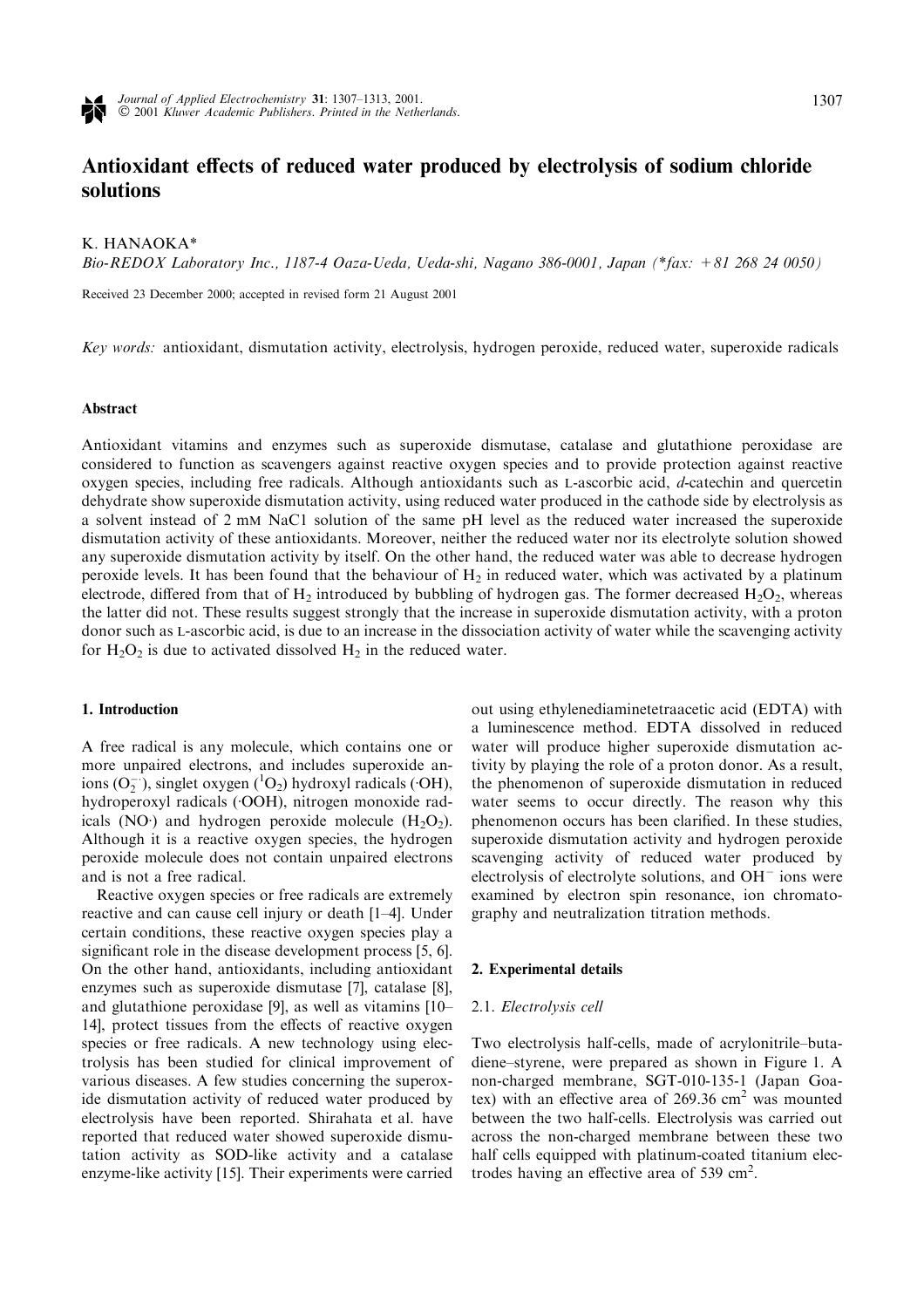1308



Fig. 1. Electrolysis cells made of an acrylonitrile–butadiene–styrene resin. (A) anode, (ES) 2 mM NaCl solutions, (M) non-charged membrane, (ECS) electrolysed cathode solutions (reduced water), (EAS) electrolysed anode solutions (oxidized water).

#### 2.2. Chemicals and reagents

The reagents used for this study were special-grade NaCl, L-ascorbic acid and  $H_2O_2$  (Wako Pure Chemical Industries Ltd), d-catechin (Yoneyama Chemical Industries) and quercetin dehydrate (Kanto Chemicals), and as a solvent, water, which was distilled and deionized with an ion-exchange resin to below 0.03  $\mu$ S cm<sup>-1</sup>. To measure the sample superoxide dismutation activity, a sodium phosphate buffer containing 2 mM hypoxanthine (Sigma Chemical Company), sodium phosphate buffer containing 5.5 mM diethylenetriaminepentaacetic acid (DETAPAC), 5,5-dimethyl-1-pyrroline-oxide (DMPO, Labotec), superoxide dismutase (Boehringer Mannheim), and 0.4 unit  $ml^{-1}$  xanthine oxidase in sodium phosphate buffer (Merck) were used.

### 2.3. Electrolysis of 2 mM NaCl solutions

Five 10 L sample solutions, each containing 2 mM NaCl, were prepared. These samples were each pumped from the solution container into a pair of electrolysis half cells with a non-charged membrane mounted between them. The sample solutions were subjected to electrolysis under set conditions of 1 to 8 A and 25  $^{\circ}$ C using a constant electric current source. Electrolysis was carried out with a constant flow rate of 3000 ml  $min^{-1}$ in the cathode compartment and, 1000 ml  $min^{-1}$  in the anode compartment. The cathode solution produced by electrolysis, which was called reduced water, was used for the experiments in this study.

# 2.4. Measurement of superoxide dismutation activity

1 ml of 10 mM L-ascorbic acid, d-catechin, or quercetin dehydrate was added to 50 ml samples of the reduced water and to 50 ml of 2 mM NaC1 solution adjusted to the same pH level as the reduced water with 10 mM NaOH. Superoxide dismutation activity was measured using an electron spin resonance (ESR) spectrometer (ES-10, Nikkiso). Each reaction mixture contained 50 mm<sup>3</sup> of 2 mM hypoxanthine in sodium phosphate buffer,  $35 \text{ mm}^3$ of 5.5 mM DETAPAC in sodium phosphate buffer, 50 mm<sup>3</sup> of sample,  $16 \text{ mm}^3$  of DMPO and  $50 \text{ mm}^3$  xanthine oxidase in sodium phosphate buffer. These reaction mixtures were poured into a special flat cell to conduct ESR measurements. This ESR measurement was carried out using 3.7 mW microwave power,  $339.1 \pm 5.5$  mT magnetic field, 100 kHz frequency, 0.1 mT modulation, 0.12 s response time and 1 min sweep time. As the unit for superoxide dismutation activity, we used the same unit as adopted by Fridovich et al. [7]. The superoxide dismutation activity of the samples was estimated by means of interpolation based on a standard curve of 0 to 30 unit per ml of superoxide dismutase.

# 2.5. Measurements of pH, oxidation and reduction potential  $(ORP)$ , and dissolved oxygen  $(DO)$

Parameters of the reduced water produced by electrolysis of sodium chloride electrolyte solutions were measured as pH, ORP and DO. pH and ORP were measured using a pH meter (Toa Ion Meter IM-4OS) and DO was measured using a DO meter (Horiba OM-12), respectively, at 25  $\degree$ C.

### 2.6. Measurement of  $OH^-$  ions

The concentration of  $OH^-$  ions was obtained from the measurement of pH and by a neutralization titration method using an automatic titrator. In this study, pH was measured using a pH meter (Toa Ion Meter lM-40S, Toa Electronics) in samples produced at each of the following currents, OA, 1A, 2A, 3A, 4A, 5A, 6A, 7A and 8A. Neutralization titrations with 0.1 M HCl were carried out using a Comite-550 titrator (Hiranuma Industry) for the reduced water produced at each of the same levels of current as the pH measurements.

# 2.7. Measurements of  $H_2O_2$  scavenging activity of reduced water

Fenton's reaction produces hydroxyl radicals from FeSO<sub>4</sub> and H<sub>2</sub>O<sub>2</sub>. The number of hydroxyl radicals produced through this reaction increases in proportion to the  $H_2O_2$  concentration. Thus, the amount of  $H_2O_2$ consumed by a reducing substance can be estimated from the amount of hydroxyl radicals produced from the remaining  $H_2O_2$ .

We prepared a reduced water sample, a reduced water sample boiled for 5 min, a 2 mM NaCl solution of the same pH as the reduced water sample, and a 2 mM NaCl solution of the same pH as the reduced water sample through which hydrogen gas was bubbled. The reactivity of these samples with hydrogen peroxide was measured with an ESR spectrometer using Fenton's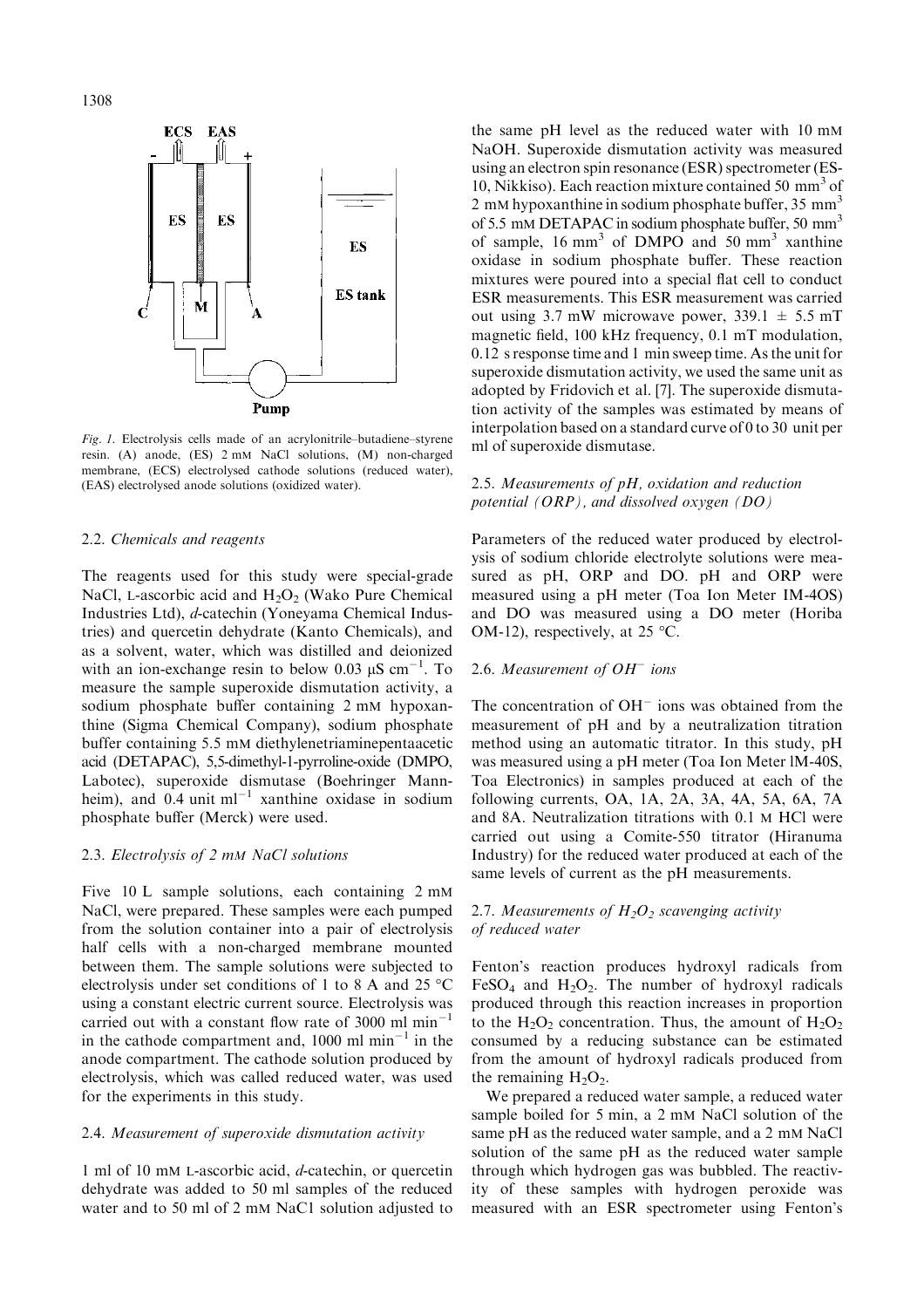reaction. Mixtures of 50 mm<sup>3</sup> of 1 mM FeSO<sub>4</sub>, 35 mm<sup>3</sup> of DETAPAC, 16 mm<sup>3</sup> of DMPO and sample were prepared. Measurements of hydroxyl radicals by ESR were carried out 3, 12, 18, 25 and 30 min after the addition of 1 mM  $H_2O_2$  to these mixtures.

### 3. Results and discussion

# 3.1. Characteristics of reduced water produced in the cathode side by electrolysis

When electrolyte solutions are electrolysed across the membrane using electrodes, reduction occurs on the cathode and oxidation on the anode. Dissociation of  $H_2O$  generates  $H^+$  and  $O_2$  at the anode, and  $OH^-$  and  $H<sub>2</sub>$  at the cathode. Therefore, cathodic alkaline water (reduced water) is abundant in dissolved hydrogen (DH), whereas anodic acidic water (oxidized water) is abundant in DO. Results of measuring pH, ORP and DO corresponding to electric current are shown in Figure 2. pH increased from 10.46 to 11.11 between 0 and 9 A, ORP decreased from  $-110$  mV to  $-229$  mV and DO decreased from 5.85 to 5.28 mg dm<sup>-3</sup>.

# 3.2. Reactivity of reduced water and NaOH with L-ascorbic acid, d-catechin and quercetin dehydrate

The radical scavenging effects of tannins and flavonoids as polyphenols have been studied by several researchers [16, 17]. We used *d*-catechin, quercetin dehydrate and L-ascorbic acid, as radical scavengers. When DMPO as spin trapping reagent was used for superoxide anion radicals produced by the hypoxanthine–xanthine oxidase system, a typical signal pattern for superoxide anion radicals was observed as shown in Figure 3.

The superoxide dismutation activity of L-ascorbic acid, d-catechin and quercetin dehydrate in the reduced water or in 2 mM NaCl solutions adjusted to the same pH level as the reduced water are shown in Figure 4. The results were obtained through ESR measurements conducted using 10 mM L-ascorbic acid, 10 mM d-catechin or 10 mM quercetin dehydrate as proton donors. With 2 mM NaCl solutions adjusted to the same pH level as the reduced water, 85, 27.4 and 263.9 units per ml of superoxide dismutation activity were measured for L-ascorbic acid, quercetin dehydrate and d-catechin,



Fig. 3. Typical ESR signals of superoxide anion radicals produced by the hypoxanthine–xanthine oxidase system. Relative signal intensity was obtained as the ratio of the distance between A and B, to the distance between C and D.



Fig. 4. Superoxide dismutation activity of L-ascorbic acid, d-catechin and quercetin dehydrate in reduced water or 2 mM NaCl solutions. AsA: L-ascorbic acid in 2 mM NaCl, RW + AsA: L-ascorbic acid in reduced water, Q: a solution of quercetin dehydrate in 2 mM NaCl,  $RW + Q$ : a solution of quercetin dehydrate in reduced water, C: a solution of d-catechin in  $2 \text{ mM }$  NaCl, RW + C: a solution of d-catechin in reduced water and RW: reduced water.

respectively. Using the reduced water 179.8, 47.7 and 306.9 units per ml were found for these three scavengers, respectively. The reduced water electrolysed using 8 A current and 2 mM NaCl solutions adjusted to the same pH level as the reduced water without any added scavengers had almost no activity. The differences between superoxide dismutation activity of L-ascorbic acid, quercetin dehydrate and d-catechin dissolved in



Fig. 2. Relationships of current to pH (a), ORP (b) and DO (c) in the reduced water produced by electrolysis using 2 mM NaCl solutions.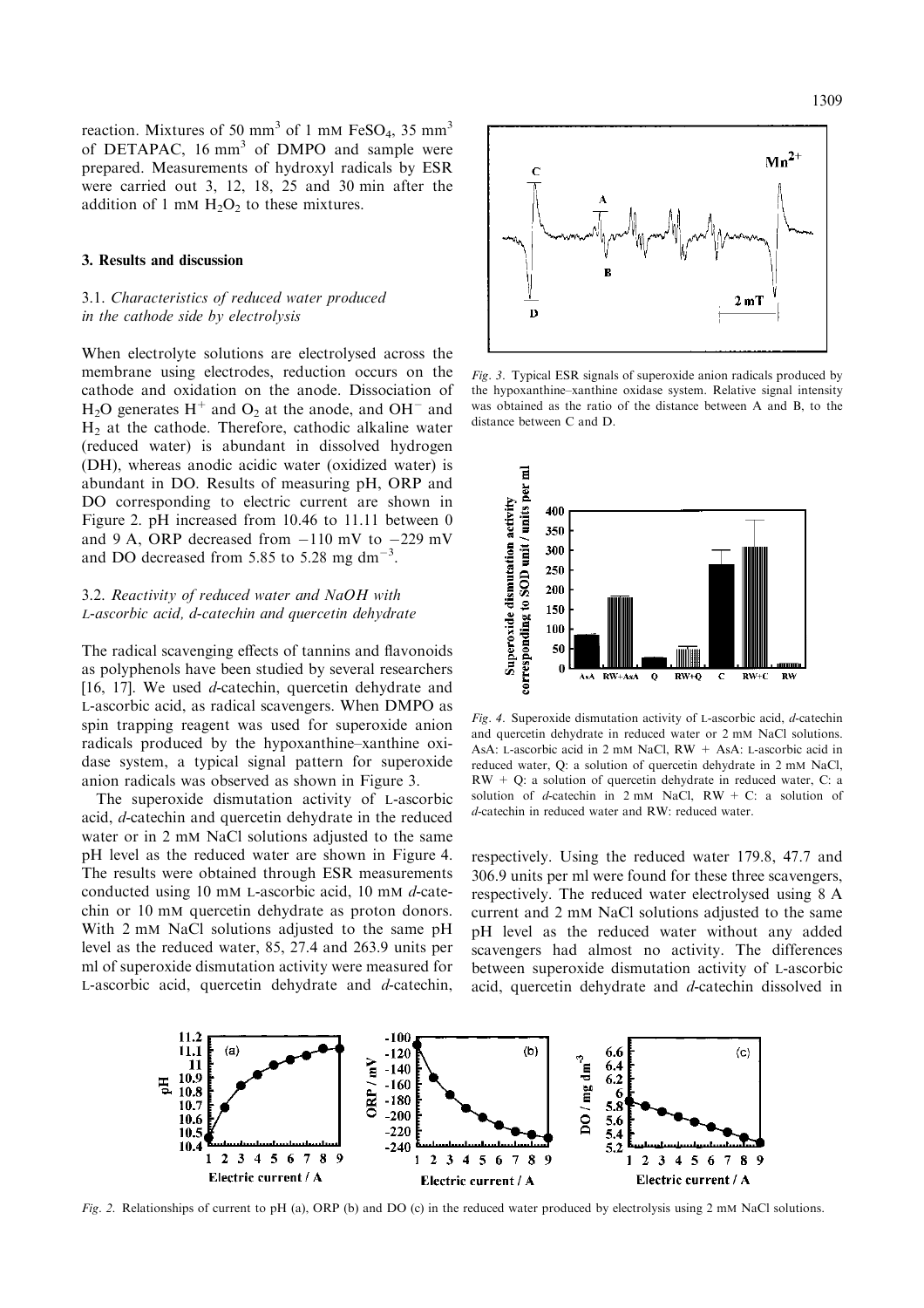

Fig. 5. Differences of pK<sub>a</sub> in AsA between NaOH solutions and reduced water. pK<sub>a</sub> as dissociation activity of sodium ascorbate is 11.79.



Fig. 6. (a) Concentration of OH<sup> $-$ </sup> ions in NaOH solutions, estimated from the pH and the titration method. Key: ( $\bullet$ ) concentration of OH $-$  ions estimated from pH,  $(\triangle)$  concentration of OH<sup>-</sup> ions measured by the titration method. (b) Concentration of OH<sup>-</sup> ions in the reduced water, estimated from the pH and the titration method. Key: ( $\bullet$ ) concentration of OH<sup>-</sup> ions estimated from pH, ( $\blacktriangle$ ) concentration of OH<sup>-</sup> ions measured by the titration method.

reduced water and dissolved in 2 mM NaCl solutions adjusted to the same pH as the reduced water were 94.8, 20.3 and 43 units per ml, respectively. These compounds (called antioxidants) act on superoxide anion radicals as proton donors as shown in Figure 5. These results indicate that reduced water does not show superoxide dismutation activity by itself.

### 3.3. Production of  $OH^-$  ions and the ionic product of water in the reduced water

Figure 6 shows the concentration of  $OH^-$  ions estimated from the pH value and by the titration method for each level of pH. Figure 6(a) shows results of NaOH solutions estimated from the pH value and by the titration method for each level of pH. Figure 6(b) shows results of electrolyzed reduced water estimated from the pH value and by the titration method for each level of pH. In the case of (a), the concentration of  $OH^-$  ions measured by pH of NaOH solutions is the same as that of  $OH^-$  ions measured by the titration method. But in the case of (b), the concentration of  $OH^-$  ions measured by pH in the reduced water is higher than that of OH ions measured by the titration method. Figure 7 shows the ratio between the ionic product of reduced water  $(K_{\text{RW}})$  and the ionic product of pure water  $(K_{\text{W}})$ . Minimum and maximum values in the ratio of  $K_{\rm RW}$  and  $K_W$  were 1 and 1.462, respectively. Figure 8 shows the



Fig. 7. The ratio  $(K_{RW}/K_W)$  of the ionic product of reduced water and pure water used as solvent.  $K_{RW}$  is the ionic product of water in reduced water,  $K_W$  is the ionic product of water in pure water.

concentration of  $OH^-$  ions in NaOH and Na<sub>2</sub>CO<sub>3</sub> solutions subjected to increasing electrolysis currents. Although  $OH^-$  ions increase in proportion to current from 0 to 8 A in both solutions, the concentration of  $OH^-$  ions in the Na<sub>2</sub>CO<sub>3</sub> is lower than in NaOH. Figure 9 shows the ratio between the concentration of  $Na<sup>+</sup>$  transported to the cathode side and that of  $Cl$ ions transported to the anode side in the reduced water.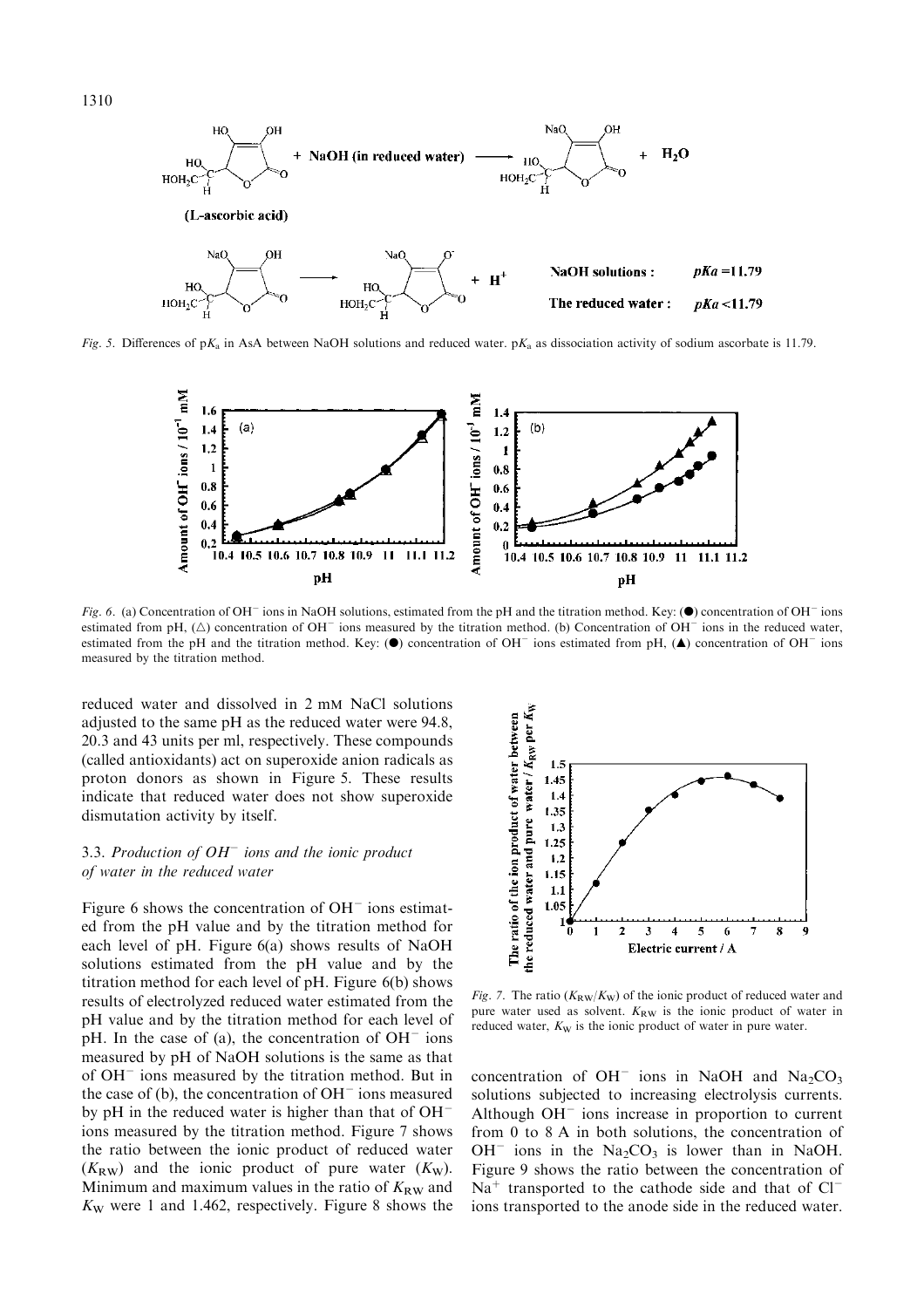

Fig. 8. Concentration of  $OH^-$  ions in NaOH and of  $OH^-$  ions from the dissociation of  $Na<sub>2</sub>CO<sub>3</sub>$  generated from NaOH and  $CO<sub>2</sub>$  dissolved in the reduced water. Key:  $(\bullet)$  concentration of OH<sup>-</sup> ions in NaOH, ( $\blacksquare$ ) concentration of OH<sup>-</sup> ions from the dissociation of Na<sub>2</sub>CO<sub>3</sub>.



Fig. 9. Ratio of concentration of  $Cl^-$  ions transported to the anode side and  $Na<sup>+</sup>$  ions transported to the cathode side. Initial concentration of  $Na<sup>+</sup>$  ions and  $Cl<sup>-</sup>$  ions is 2 mM.

Using the non-charged membrane for electrolysis, the number of Cl<sup>-</sup> ions transported to the anode side is more than that of  $Na<sup>+</sup>$  ions transported to the cathode side.

# 3.4. Stability of superoxide dismutation activity of the reduced water

Measurement of superoxide dismutation activity was carried out in ascorbate solutions in reduced water produced 30 days earlier in order to assess the stability of the enhancement of the superoxide dismutation activity. Figure 10 shows results of superoxide dismutation activity. The reduced water for measurements was kept in a closed glass bottle at  $10^{\circ}$ C. As shown in Figure 10, superoxide dismutation activity decreased by about 10% compared to the previous data 30 days before.

### 3.5. Scavenging activity of reduced water for  $H_2O_2$

Figure 11 shows results of measurements of  $H_2O_2$  to examine the  $H_2O_2$  scavenging activity of the reduced water. These were obtained by measuring the number of



Fig. 10. Superoxide dismutation activity of L-ascorbic acid. A: Lascorbic acid in 2 mM NaCl solutions,  $R + A$ : L-ascorbic acid in reduced water,  $R + A + 30$ : L-ascorbic acid in the reduced water 30 days after electrolysis, R: the reduced water, NaCl: 2 mM NaCl solutions,  $R + 30$ : reduced water 30 days after electrolysis and NaCl + 30: 2 mM NaCl solutions 30 days after preparation.



Fig. 11. Hydrogen peroxide scavenging activity. Key:  $(\bullet)$  reduced water, (n) 2 mM NaCl solution, ( $\triangle$ ) boiled reduced water, ( $\blacklozenge$ ) 2 mM NaCl solutions bubbled with hydrogen gas.

hydroxyl radicals produced by Fenton's reaction using FeSO<sub>4</sub> and H<sub>2</sub>O<sub>2</sub>. Hydroxyl radicals produced by Fenton's reaction showed the typical ESR signal shown in Figure 12. As shown in Figure 11, hydroxyl radical production was measured in solutions of  $H_2O_2$  in reduced water, 2 mM NaCl adjusted to the same pH level as the reduced water, the reduced water boiled at 100 °C for 5 min, and 2 mM NaCl adjusted to the same pH level as the reduced water, bubbled with hydrogen



Fig. 12. Typical ESR signal pattern of hydroxyl radicals produced by Fenton's reaction. Relative signal intensity was obtained as the ratio of the distance between A and B, to the distance between C and D.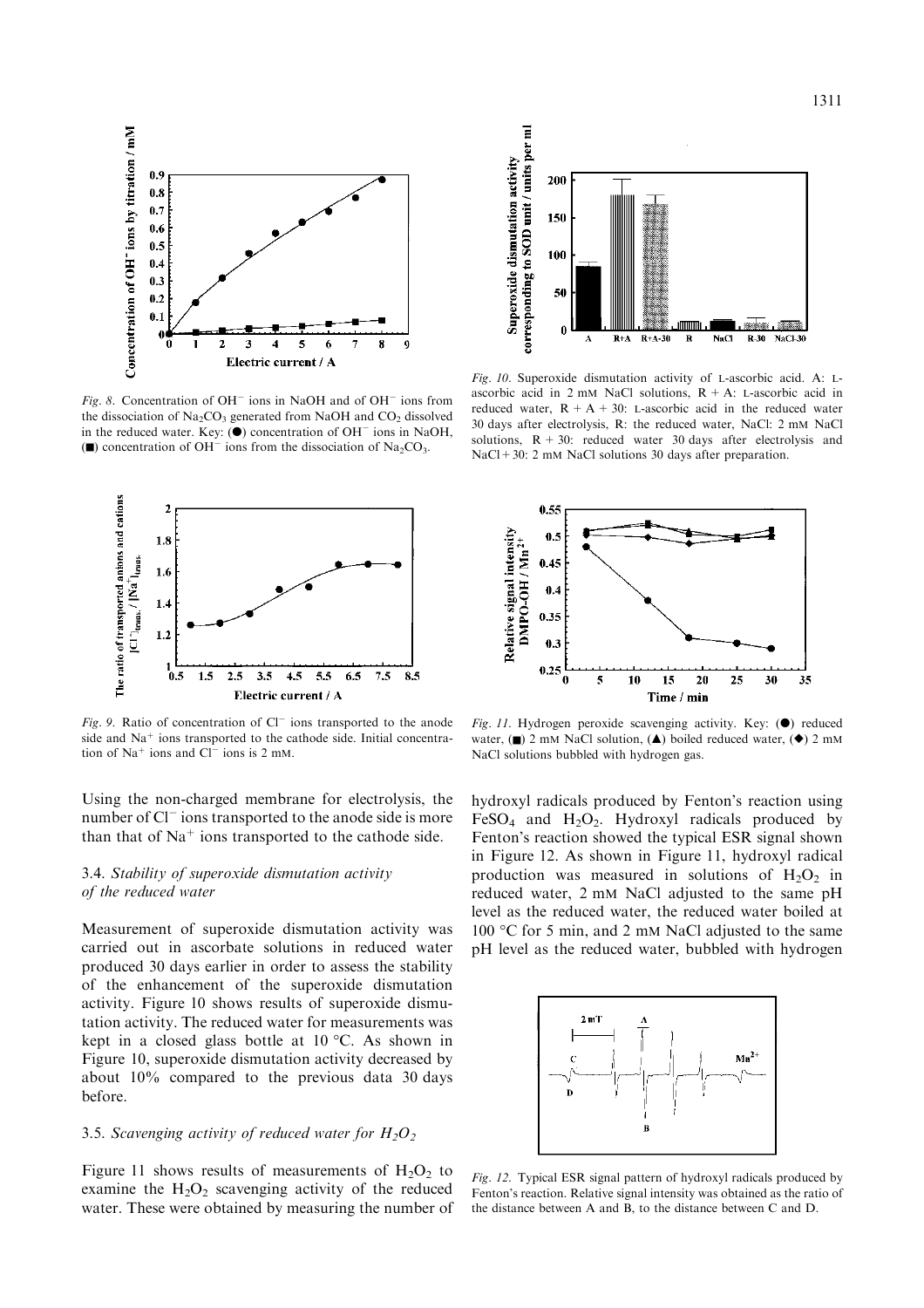gas. Hydroxyl radical production decreased steadily to near 0 by 20 min in the reduced water but changed little in the other solutions even after 30 min.

#### 3.6. Dissociation activity of reduced water

If reduced water is used as a solvent for these antioxidants the OH group located at the second functional group in L-ascorbic acid as shown in Figure 5 would produce many more protons due to the increase in dissociation activity. As a result, the number of protons which take part in the reaction would increase and superoxide dismutation activity would increase due to the increase in the dissociation activity of, not only Lascorbic acid, but also other aqueous antioxidants, including d-catechin and quercetin dehydrate as proton donors. Therefore, superoxide dismutation activity in reduced water would be higher than in pure water. Although the reduced water increases the superoxide dismutation activity of antioxidants such as L-ascorbic acid, d-catechin and quercetin dehydrate, it does not show superoxide dismutation activity itself. It is considered that the superoxide dismutation activity would depend on the dissociation of functional groups in antioxidants and it would be enhanced by the dissociation activity of the solvent used.

EDTA, used as a chelating reagent, itself showed slight superoxide dismutation activity by ESR measurements (data not shown). EDTA with the reduced water would show higher superoxide dismutation activity owing to the higher dissociation activity of the reduced water.

Shirahata et al. reported that reduced water showed superoxide dismutation activity itself using EDTA as a chelating reagent by the chemiluminescence method [15]. As a result, it is considered that they observed superoxide dismutation activity with the reduced water.

When a 2 mM NaCl solution is electrolysed across a non-charged membrane  $Cl^-$  ions are transported to the anode and  $Na<sup>+</sup>$  ions are transported to the cathode. The total concentration of sodium ions in the cathode compartment is shown as follows:

$$
[Na^{+}]_{total} = [Na^{+}]_{NaCl} + [Na^{+}]_{NaOH} + [Na^{+}]_{Na_{2}CO_{3}} + [Na^{+}]_{x}
$$
 (1)

where  $[Na^+]_{total}$ ,  $[Na^+]_{NaCl}$ ,  $[Na^+]_{NaOH}$ ,  $[Na^+]_{Na_2CO_3}$ and  $[Na^+]$ <sub>x</sub> represent the total concentration of  $Na^+$ ions in the reduced water, the concentration of  $Na<sup>+</sup>$  in NaCl, the concentration of  $Na<sup>+</sup>$  in NaOH, the concentration of Na<sup>+</sup> in Na<sub>2</sub>CO<sub>3</sub> and the concentration of other  $Na<sup>+</sup>$  ions, respectively. Other sodium ions refers to  $Na<sup>+</sup>$  ions in compounds other than hydroxyl compounds. Furthermore, the total concentration of OH ions is shown as follows:

$$
[OH^-]_{pH} = [OH^-]_{NaOH} + [OH^-]_{Na_2CO_3} + [OH^-]_{increase}
$$
\n(2)

where  $[OH^-]_{\text{pH}}$ ,  $[OH^-]_{\text{NaOH}}$ ,  $[OH^-]_{\text{Na}_2\text{CO}_3}$  and  $[OH^-]_{\text{increase}}$  represent the total concentration of  $OH^$ ions estimated from pH value,  $OH^-$  ions in NaOH,  $OH^$ ions from the dissociation of  $Na<sub>2</sub>CO<sub>3</sub>$ , and  $OH^-$  ions from the increase of the ion product of water, respectively. On the other hand,  $OH^-$  ions from a neutralization titration with 0.1 M HCl are shown as follows:

$$
[OH^-]_{titration} = [OH^-]_{NaOH} + [OH^-]_{Na_2CO_3} \tag{3}
$$

The increased concentration of  $OH^-$  ions will be estimated from Equation 2 and 3 as follows:

$$
[OH^-]_{\text{increase}} = [OH^-]_{\text{pH}} - [OH^-]_{\text{titration}}
$$
 (4)

 $[Na^+]_{total}$ , as total Na<sup>+</sup> ions and  $[Na^+]_{NaCl}$ , as Cl<sup>-</sup> ions can be obtained by ion chromatography.  $[OH^-]_{NaOH}$ and  $[OH^-]_{Na_2CO_3}$  can be obtained by the titration method.  $OH^-$  ions shown as  $[OH^-]_{increase}$  in Equation 4 are not isolated free ions because of the electrical neutrality. The differences between  $[OH^-]_{pH}$  and  $[OH^-]_{titration}$  are considered as the differences in the ionic product of water between the reduced water and pure water as a solvent. Generally, the ionic product of water is shown as follows:

$$
[\mathrm{H}^+] \gamma_+ [\mathrm{OH}^-] \gamma_- = K_{\mathrm{W}} \tag{5}
$$

In the case of pure water, the activity coefficients  $\gamma_+$ and  $\gamma$  are unity. Therefore, Equation 5 can be rewritten as follows:

$$
[\mathrm{H}^+][\mathrm{OH}^-] = K_{\mathrm{W}} = 10^{-14} \tag{6}
$$

 $K_{\rm RW}$  as the ionic product of water in the reduced water is shown in Equation 7:

$$
-\log K_{\rm RW} = 14 + \log\{[\rm OH^{-}]_{\rm titration}/[\rm OH^{-}]_{\rm pH}\}\qquad(7)
$$

Using  $K_{\text{W}} = 10^{-14}$  at 25 °C and 1 atmosphere as the ionic product of water in pure water, the ratio of  $K_{\text{RW}}$ and  $K_W$  can be obtained as the ratio of the ionic product of water in reduced water and pure water. If the ratio of  $K_{\rm RW}$  and  $K_{\rm W}$  is 1,  $K_{\rm RW}$  is the same ionic product of water as pure water.  $K_{\text{RW}}/K_{\text{W}} = 1.462$  indicates that the dissociation activity in the reduced water increases to 1.462 times as high as pure water as shown in Figure 7. These results suggest strongly that when reduced water produced by electrolysis is used as the solvent for antioxidants such as L-ascorbic acid and other polyphenols, these antioxidants show higher superoxide dismutation activity by increasing the dissociation activity of protons in those antioxidants depending on the ionic product of water.

Since the increase in the ion product of water would depend on the dissociation energy of water, the dissociation energy would be increased at the cathode by the electrolysis of water. On the other hand, the number of  $Cl^-$  ions transported was higher than that of Na<sup>+</sup> ions